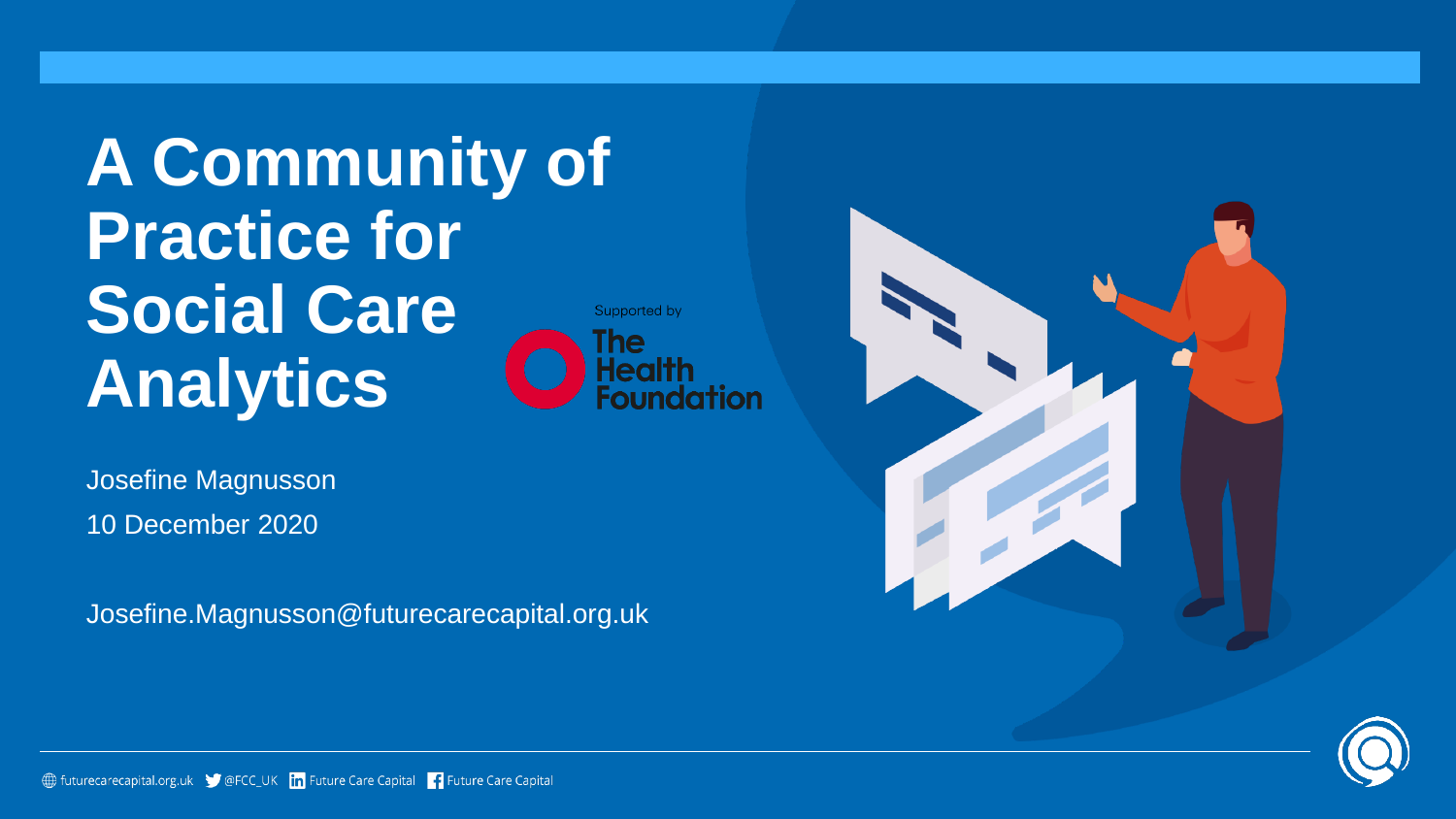# Our work on social care data

- Provision of care and stability of care home markets
- Unpaid Carers
- Self-funders collaboration with the ONS
- Social care data finder
- Collaboration with the Health Foundation



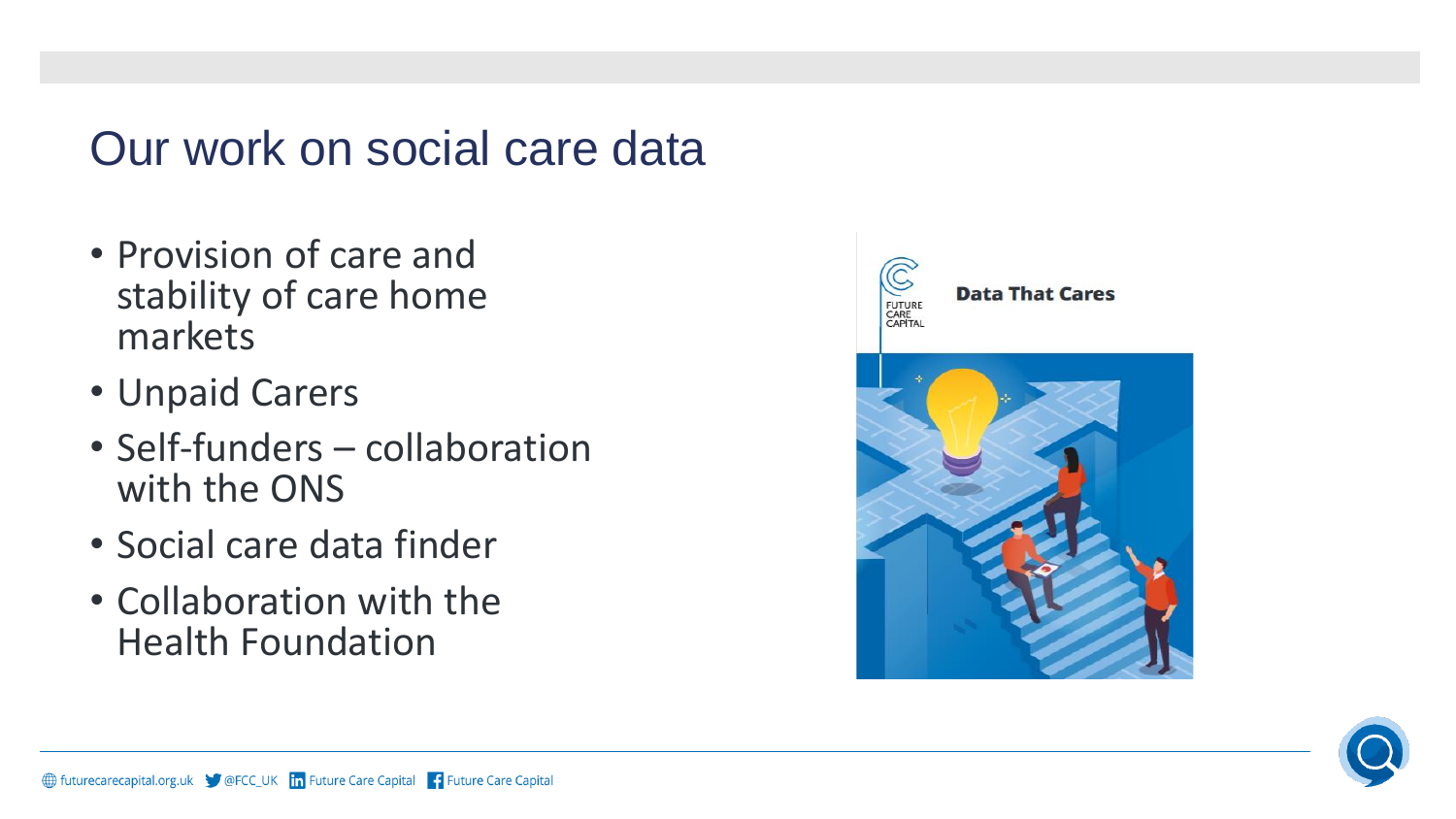#### **The Community of Practice**

Bringing together **data analysts**, **researchers**, **policy-makers** and other **practitioners** from across the private, public and charitable sector, as well as people with **lived experience** of social care with the aim of sharing ideas, building links and exchanging good practice.

•Improve the quality of care for cohorts of people that are experiencing the worst outcomes

- •Build a safe and resilient workforce
- •Understand the lived experience of people needing social care



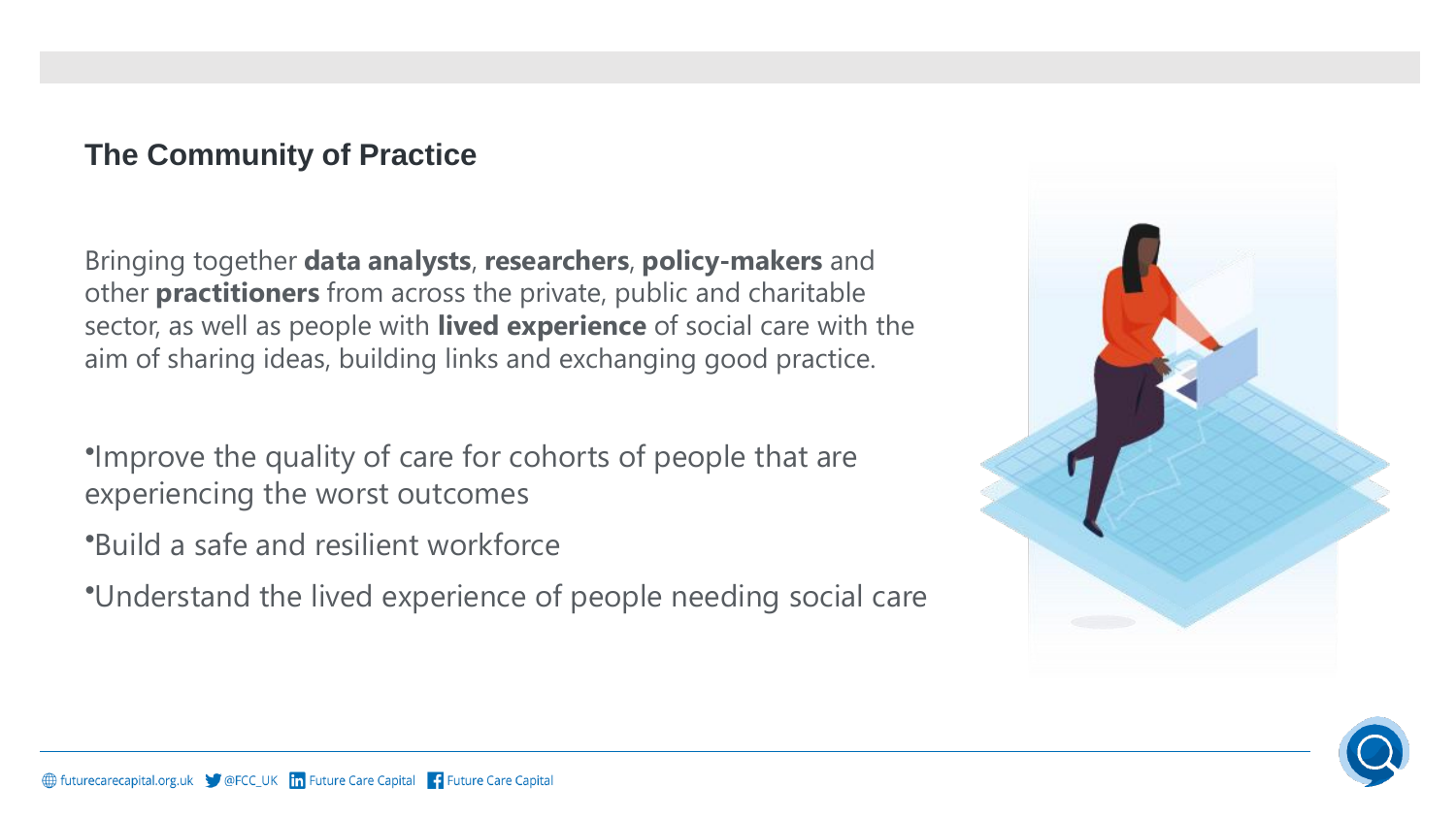### **Community development**

- Identifying data gaps and examples of good practice
- Resources (blogs and other content) and links to events are hosted on the community webpage
- Discussion forum to facilitate conversation and networking
- FCC and the Health Foundation will be linking with the community in relation to social care projects – but community ultimately driven by members



**[https://futurecarecapital.org.uk/project](https://futurecarecapital.org.uk/projects/community-of-practice-for-social-care-analytics/) s/community-of-practice-for-socialcare-analytics/**

**[https://socialcaredata.futurecarecapital.](https://socialcaredata.futurecarecapital.org.uk/) org.uk/**

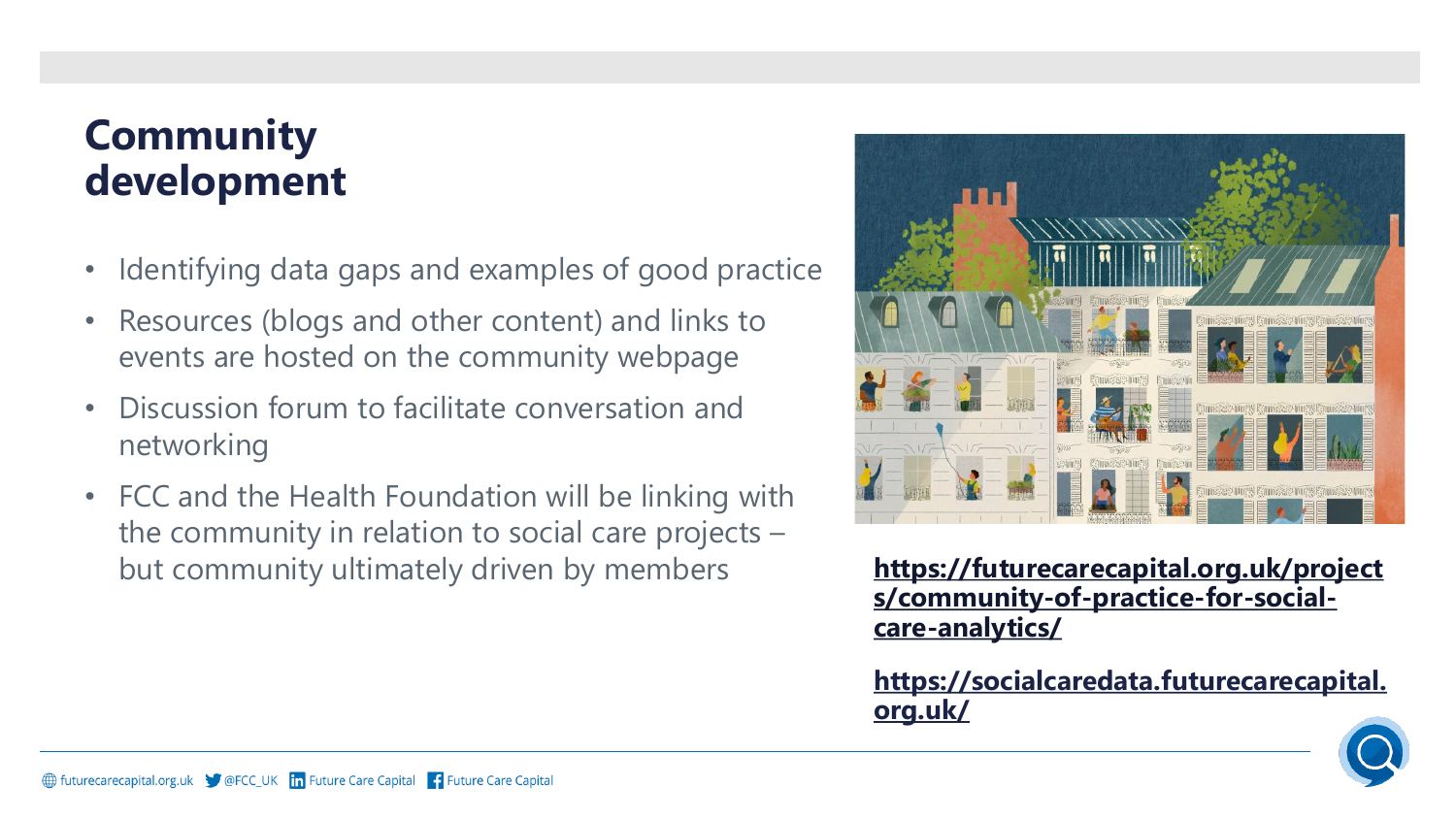## **Community activity**

- Development of independent community leadership team
- Co-production of norms around how data can and should be used within social care: developing a vision and set of problem statements that set out what good social care data analytics look like
- Agreeing a set of priorities that describe how people who work in social care data, or have an interest in it, could work together to achieve the vision for better social care analytics
- Virtual events for community members